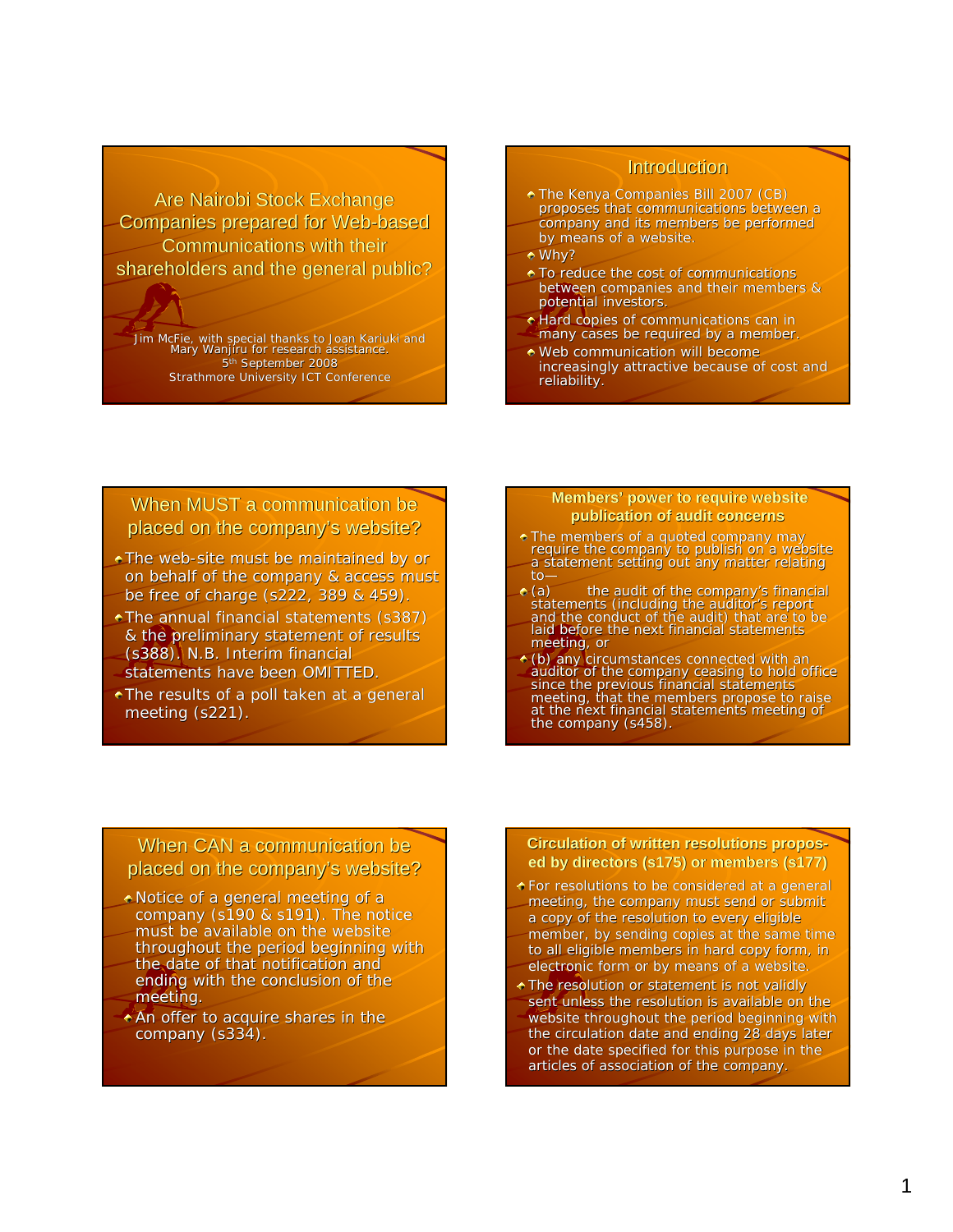| 13 Companies quoted on the Nairobi Stock<br>Exchange which do not have a website |                              |  |                          |
|----------------------------------------------------------------------------------|------------------------------|--|--------------------------|
|                                                                                  | 1 A Baumann & Co. Ltd        |  | 8 Kenya Orchards Ltd.    |
| 2 <sup>1</sup>                                                                   | Carbacid Invments Ltd.       |  | 9 Limuru Tea Co. Ltd.    |
|                                                                                  | 3 Diamond Trust Bank K. Ltd. |  | 10 Marshalls (E.A.) Ltd  |
| $\overline{4}$                                                                   | Eaagads Ltd.                 |  | 11 Mumias Sugar Co. Ltd. |
|                                                                                  | 5 Jubilee Insurance Co. Ltd. |  | 12 Uchumi S'markets Ltd. |
| $\overline{6}$                                                                   | <b>Kakuzi Ltd</b>            |  | 13 Unga Group Ltd.       |
|                                                                                  | 7 Kapchorua Tea Co. Ltd.     |  |                          |

# Criteria on which web content measured

- 1 Written resolutions by directors?
- 2 Written resolutions by members?
- 3 Notice of general meeting?
- 4 Results of a poll at a general meeting?
- 5 Annual financial statements?
- 6 Preliminary statement of results?
- 7 Audit queries by members?
- 8 Access to information free of charge?



- Comparison between the web content for an NSE vis-à-vis a comparable US company.
- **Criteria:**
- NSE/comparable US company:
- $\bullet$  Many methods of comparing the web content of a company; eg., the number of different topics dealt with, the number of different functions available,
- the number of words or pages.
- $\bullet$  Method selected: web pages.
- Sample size: 16 companies (39.02%)



- **13 NSE companies have to establish a** website: i.e. 24.07% of NSE companies;
- Level of preparedness for companies with a Level of preparedness for companies with a website is wanting: mean = 47.81%;
- **\* Compared to US quoted companies:**
- $\bullet$  Web content : mean = 69.11%: compares favourably.
- **Interim financial statements have been** OMITTED from the CB 2007 requirement. A
- proposal will be made to the Attorney General's Chambers to include this requirement in the new Companies Act.